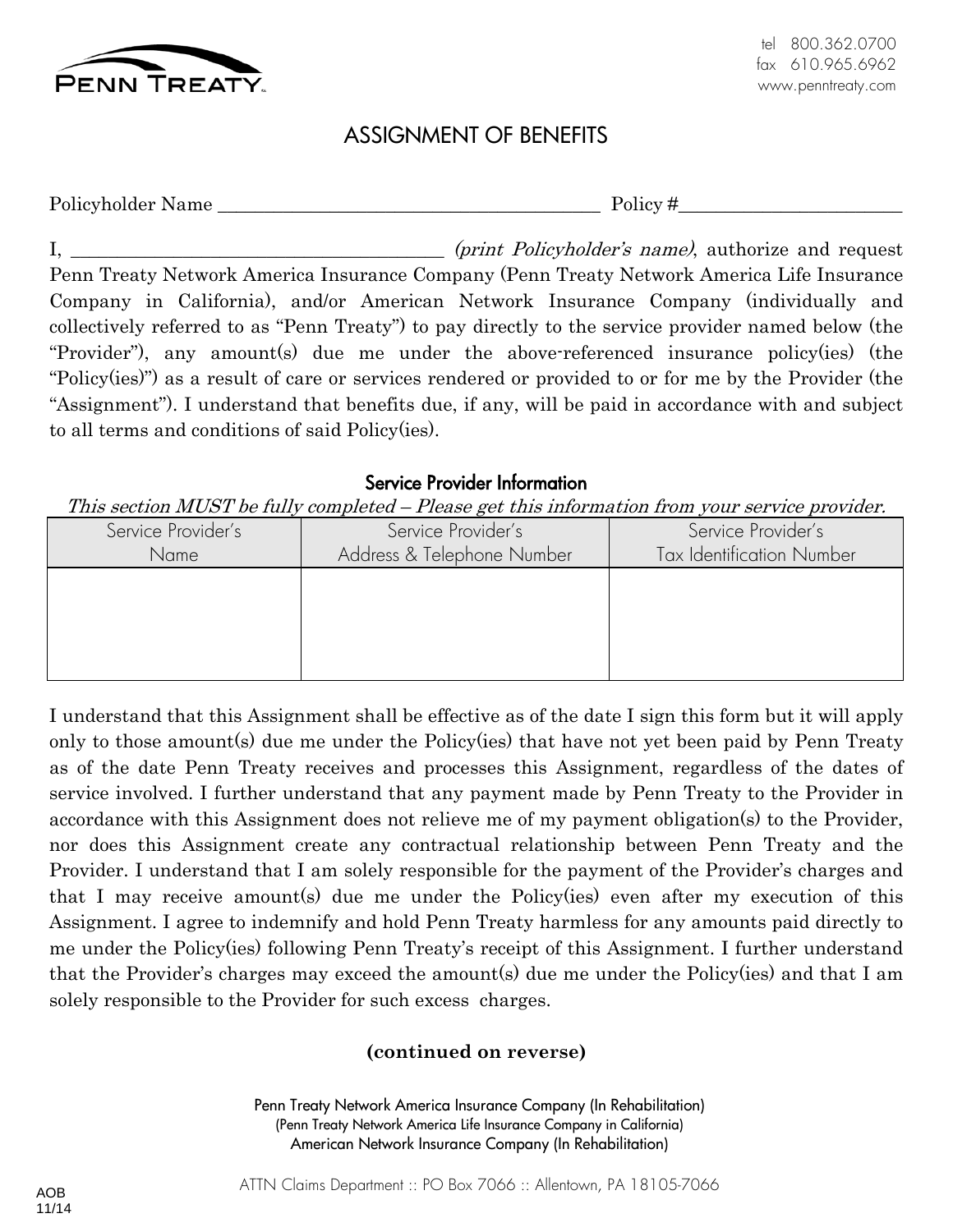Policyholder: \_\_\_\_\_\_\_\_\_\_\_\_\_\_\_\_\_\_\_\_\_\_\_\_\_\_\_\_\_\_ Policy number:

This Assignment may be revoked by me or my legal representative by sending written notice to Penn Treaty, ATTN Claims Department, PO Box 7066, Allentown, PA 18105-7066. Such revocation shall be effective only after its receipt has been recorded by Penn Treaty, and shall apply only to payments issued after the revocation effective date, regardless of the date(s) on which covered care or services were rendered or provided, or the charges thereof were incurred.

| Signature of Policyholder                        | Date |
|--------------------------------------------------|------|
| or Policyholder's personal/legal representative* |      |

NOTE: Please remind your service provider to complete Form W-9 and return it to Penn Treaty.

\_\_\_\_\_\_\_\_\_\_\_\_\_\_\_\_\_\_\_\_\_\_\_\_\_\_\_\_\_\_\_\_\_\_\_\_\_\_\_\_\_\_\_\_\_\_\_\_\_\_\_\_ \_\_\_\_\_\_\_\_\_\_\_\_\_\_\_\_\_\_\_\_\_

| The service provider must sign below:                                                                                                                                     |      |  |  |
|---------------------------------------------------------------------------------------------------------------------------------------------------------------------------|------|--|--|
| I accept the direct assignment of benefits and understand that I may receive a Form 1099 from<br>Penn Treaty.                                                             |      |  |  |
| Service Provider's Signature                                                                                                                                              | Date |  |  |
| *If this Assignment is signed by Policyholder's personal legal representative,<br>please complete the following and attach copy of legal document if not already on file. |      |  |  |
| Personal/legal representative name                                                                                                                                        |      |  |  |
| Relationship to policyholder                                                                                                                                              |      |  |  |

| Basis for representation (check one): |  |
|---------------------------------------|--|
|---------------------------------------|--|

 $\Box$  Power of Attorney  $\Box$  Guardian  $\Box$  Other: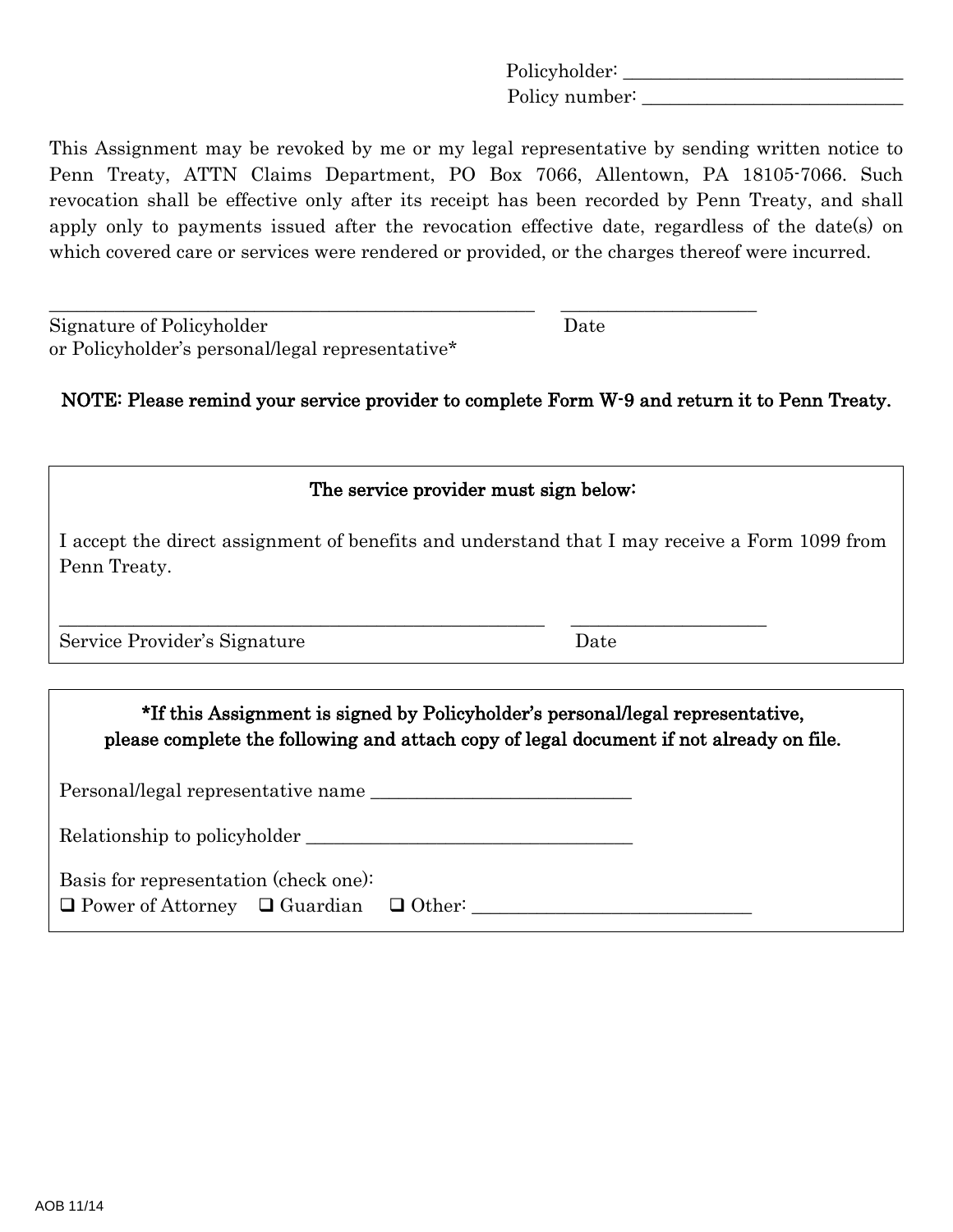# REQUEST FOR TAXPAYER IDENTIFICATION NUMBER

| To be completed by the care provider<br>when accepting Assignment of Benefits.<br>Please complete and return to:<br>Penn Treaty<br>PO Box 7066<br>Allentown PA 18105-7066<br><b>STEP 1.</b> (Check ONE box only and provide your complete name and Taxpayer Identification Number.)<br>U.S. Resident - Individual / Sole Proprietor (Form 1099 reportable)<br>Name                                                                                                                                                                                                                                                                                                                                                                                                                                                                                                                                                                                                                                                                                                                                                                                                                             | Policyholder<br>$Policy \#$                          |  |  |
|------------------------------------------------------------------------------------------------------------------------------------------------------------------------------------------------------------------------------------------------------------------------------------------------------------------------------------------------------------------------------------------------------------------------------------------------------------------------------------------------------------------------------------------------------------------------------------------------------------------------------------------------------------------------------------------------------------------------------------------------------------------------------------------------------------------------------------------------------------------------------------------------------------------------------------------------------------------------------------------------------------------------------------------------------------------------------------------------------------------------------------------------------------------------------------------------|------------------------------------------------------|--|--|
| If you are a sole proprietor, name of the owner of the business:                                                                                                                                                                                                                                                                                                                                                                                                                                                                                                                                                                                                                                                                                                                                                                                                                                                                                                                                                                                                                                                                                                                               |                                                      |  |  |
| Social Security<br>Number                                                                                                                                                                                                                                                                                                                                                                                                                                                                                                                                                                                                                                                                                                                                                                                                                                                                                                                                                                                                                                                                                                                                                                      | or Employer<br>Identification Number $\vert$ — — – – |  |  |
| U.S. Partnership, Limited Liability Company ("LLC"), or Trust (Form 1099 reportable)                                                                                                                                                                                                                                                                                                                                                                                                                                                                                                                                                                                                                                                                                                                                                                                                                                                                                                                                                                                                                                                                                                           |                                                      |  |  |
| Name (as shown on your tax return)                                                                                                                                                                                                                                                                                                                                                                                                                                                                                                                                                                                                                                                                                                                                                                                                                                                                                                                                                                                                                                                                                                                                                             | Employer<br>Identification Number $\Box$             |  |  |
| U.S. Corporation (exempt from Form 1099 reporting except for medical or legal services)<br>(If an LLC electing corporate status for U.S. tax purposes, please attach a copy of your U.S. tax election on IRS Form 8832, Entity Classification Election)                                                                                                                                                                                                                                                                                                                                                                                                                                                                                                                                                                                                                                                                                                                                                                                                                                                                                                                                        |                                                      |  |  |
| Name (as shown on your tax return)<br>the control of the control of the con-                                                                                                                                                                                                                                                                                                                                                                                                                                                                                                                                                                                                                                                                                                                                                                                                                                                                                                                                                                                                                                                                                                                   | Employer<br>Identification Number $\Box$ — —         |  |  |
| U.S. Tax-Exempt Organization or Federal, State, or Local Government Agency (exempt from Form 1099 reporting)                                                                                                                                                                                                                                                                                                                                                                                                                                                                                                                                                                                                                                                                                                                                                                                                                                                                                                                                                                                                                                                                                   |                                                      |  |  |
| Name (as shown on your tax forms)                                                                                                                                                                                                                                                                                                                                                                                                                                                                                                                                                                                                                                                                                                                                                                                                                                                                                                                                                                                                                                                                                                                                                              | Employer<br>Identification Number   __ _ _ _ _ _ _ _ |  |  |
| <b>STEP 2. Certification/Signature</b> (Complete the following) Under penalties of perjury my signature certifies that:                                                                                                                                                                                                                                                                                                                                                                                                                                                                                                                                                                                                                                                                                                                                                                                                                                                                                                                                                                                                                                                                        |                                                      |  |  |
| 1. The number shown on this form is my correct taxpayer identification number (or I am waiting for a number to be issued to me).<br>2. I am not subject to backup withholding because: (a) I am exempt from backup withholding, or (b) I have not been notified by the Internal Revenue Service (IRS)<br>that I am subject to backup withholding as a result of a failure to report all interest or dividends, or (c) the IRS has notified me that I am no longer subject to<br>backup withholding.<br>3. I am a U.S. person (including a U.S. resident alien).<br>Certification Instructions: You must cross out item 2 above if you have been notified by IRS that you are currently subject to backup withholding because you have<br>failed to report all interest and dividends on your tax return. For real estate transactions, number 2 above does not apply. For mortgage interest paid, acquisition or aban-<br>donment of secured property, cancellation of debt, contributions to an individual retirement arrangement (IRA), and generally, payments other than interest and dividends,<br>you are not required to sign the Certification, but you must provide your correct TIN. |                                                      |  |  |
| Signature:                                                                                                                                                                                                                                                                                                                                                                                                                                                                                                                                                                                                                                                                                                                                                                                                                                                                                                                                                                                                                                                                                                                                                                                     | Phone: $($ )                                         |  |  |
|                                                                                                                                                                                                                                                                                                                                                                                                                                                                                                                                                                                                                                                                                                                                                                                                                                                                                                                                                                                                                                                                                                                                                                                                | Title:<br>Date:                                      |  |  |
| Address: Analysis and the contract of the contract of the contract of the contract of the contract of the contract of the contract of the contract of the contract of the contract of the contract of the contract of the cont                                                                                                                                                                                                                                                                                                                                                                                                                                                                                                                                                                                                                                                                                                                                                                                                                                                                                                                                                                 | City: State: ZIP:                                    |  |  |
|                                                                                                                                                                                                                                                                                                                                                                                                                                                                                                                                                                                                                                                                                                                                                                                                                                                                                                                                                                                                                                                                                                                                                                                                |                                                      |  |  |

#### **Instructions for U.S. Tax Persons**

As a business, federal income tax law requires us to report certain payments we make to you if you are not exempted from this reporting responsibility. In order for us to properly meet the federal tax law requirements, we need certain information from you. Please complete the information requested above and return this form to the address shown above. If you do not provide us with your correct taxpayer identification number, you may be subject to a \$50 penalty imposed by the Internal Revenue Service. In addition, you may be subject to 28% backup withholding on reportable payments we make to you. If you have any questions, please call us at (provide requester's telephone number).

- Are you a U.S. person? The IRS defines a U.S. person as:
- · a U.S. citizen;
- an entity (company, corporation, trust, partnership, estate, etc.) created or organized in, or under the laws of, the United States; a state; or the District of Columbia
- a U.S. resident (someone who has a "green card" or has passed the IRS "substantial-presence test." For an explanation of the substantial-presence test, please see IRS Pub. 515 or 519, available at www.irs.gov.)

If your answer is NO, please do not complete this form and contact us at *(insert requester's phone number here)* 

If your answer is YES, please complete the form. See page 2 for additional information.